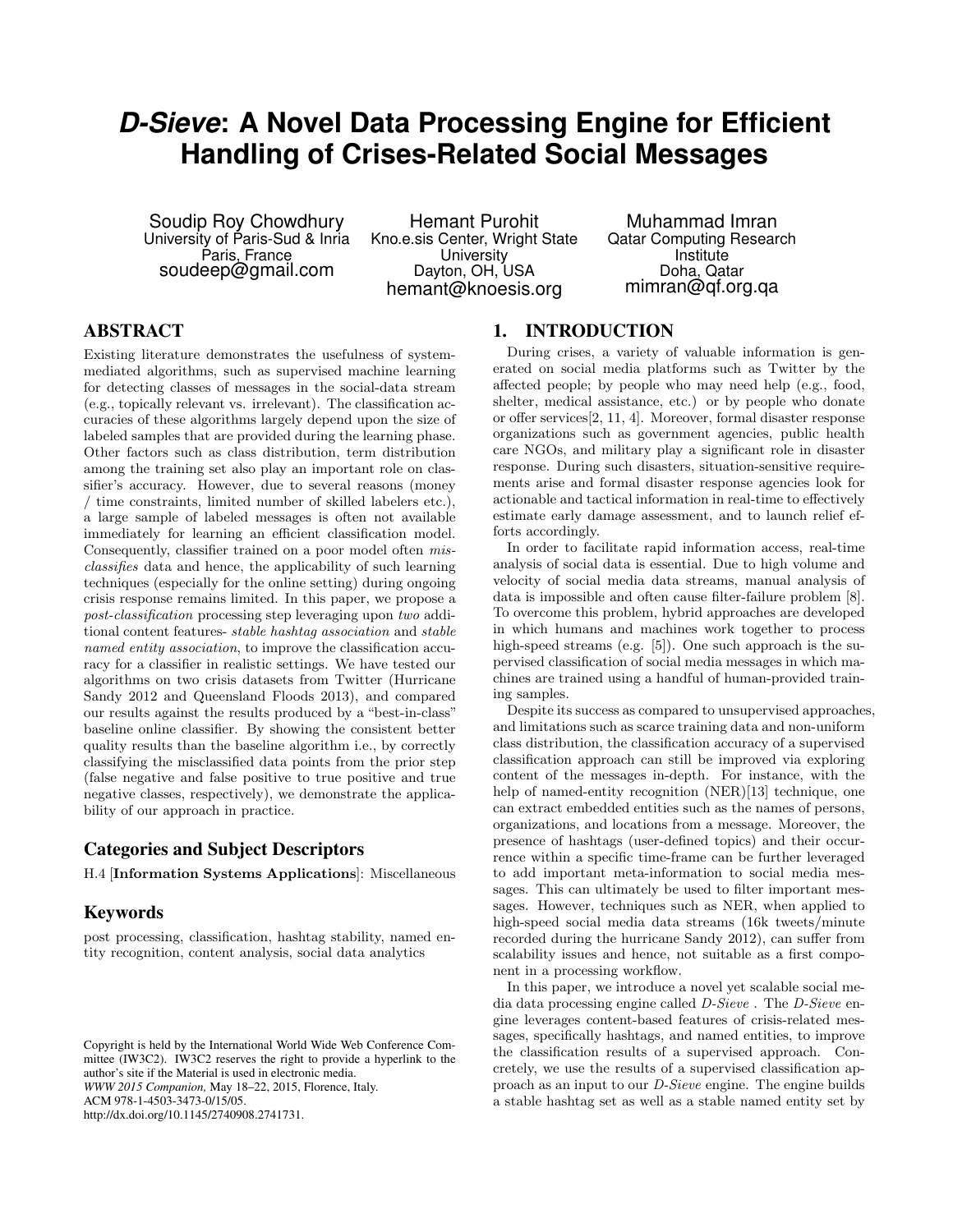using the true positive and true negative instances in the classified data. Further, the D-Sieve engine relies on these stable sets to improve the overall classification accuracy by examining and correctly classifying each instance of the test dataset. We experiment on two crises datasets from Hurricane Sandy in 2012, and Queensland Floods in 2013 to demonstrate the applicability of our approach. Specifically, following are our key contributions:

- $\bullet~$  We introduce a novel data processing method  $D\emph{-}Sieve$  , which can be used as a post-classification component in a real-time supervised classification setting.
- We leverage the use of hashtags in the crisis-related messages and develop a stable hashtag association algorithm.
- We introduce a stable NER association measure that extracts entities from the short text messages, and mentioned URLs and computes similarity with important entities specific to true positive or negative classified behavior.
- With extensive experiments with different settings, we demonstrate the superiority of our system against the baseline classification algorithm.

Rest of the paper is organized as follows. We discuss related work to our approach and social media during emergencies in section 2, preliminaries for the D-Sieve engine in section 3 and its functional architecture in section 4, followed by experiments in section 5, and results in section 6 with conclusion in section 7.

#### 2. RELATED WORK

Information collected from social media during a crisis situation can be effective to make appropriate decisions for crisis response, if processed in a timely and correct manner [16]. For this reason, social media information processing has emerged as a hot topic during the last few years and many approaches have been developed, ranging from crisis event detection leveraging burst detection algorithms to classification of messages using supervised and unsupervised techniques (for a detailed survey refer to [4]).

Among other techniques, processing of social media messages using supervised classification techniques has received wide adoption, leveraging various learning algorithms, such as support vector machine (SVM), naive bayesian, and random forest [16, 11][2]. Various factors can effect the classification accuracy of a supervised classification algorithm. For instance, size of the training set, class distribution inside the training set, term distribution over time [9], among others. Moreover, in [14], authors have reported different performances of classifications during various phases of a crisis event (i.e. pre, during, post). In this paper, authors have argued that the nature of the message content changes over the lifetime of an event and there exists an association between the content of a message and the phase of a crisis. Thus, by analyzing the content of a message (n-gram features), one can classify/associate a message to its corresponding crisis phase.

Existing work, as stated above, relies only on the content (n-grams features) of messages that are communicated during a crisis for classifying those messages to an appropriate class.The classification accuracy for most of these existing techniques largely depends upon the richness or the quality of the content. In case of tweets, due to the restriction imposed by the platform on the message length, often the message content lacks clarity and richness and hence that affects the classification accuracy of the existing content-based classification algorithm. Moreover, in situations where less numbers of labeled training data available for a classifier or in an online classification scenario, existing content based approach again fail to produce highly accurate classification results. To address these issues, in our approach, we aim to produce better classification results by leveraging features related to the hashtags and the webpage content associated with the URL mentioned in a message. Previous work [3] has used hashtags in a message in order to understand the sentiment of a message, while in [1] authors have further explored the usage of hashtags during different crisis situations and have further claimed that by looking at the hashtag usages in a message, one can reason about the crisis instance. Likewise, classification technique for messages based on the named entity in the message content is also explored in the existing literature. One of such recent work on NER techniques that focuses on classifying social messages by utilizing entity knowledge bases is described in [13]. Existing knowledge-bases for NER are also available as a service, such as OpenCalais[12]. However, the challenges with only NERbased classification approach arise while handling the usage of informal English language in the social media messages. In our approach we leverage both the hashtag and NER features for designing an efficient post-classification processing engine, D-Sieve .

Next, we explain the detailed algorithms and design of D-Sieve .

## 3. PRELIMINARIES

We represent social media messages as a tuple  $\langle H, P, U, T \rangle$ , consisting of hashtags  $H$ , text content  $P$ , URL  $U$  and the time of post  $T$  for messages. Apart from  $T$ , other features are optional for a message i.e., they may or may not occur all together in a message. In our approach, we have hypothesized that there exists an implicit association among messages for a crisis type/subtype and its corresponding features. Based on this hypothesis, we have designed our system, as a post-classification processing step. This system leverages two novel features, stable hash-tag association and stable named entity association to improve the accuracy of a baseline supervised learning classification algorithm. We further argue that the algorithms in the D-Sieve are generic enough to be applicable in different settings (both for the online and offline classification scenario) of a supervised classification technique. Before we explain about the algorithms behind the D-Sieve , let us first explain the preliminaries behind the two feature metrics that we exploit in D-Sieve .

#### 3.1 Stable Hashtag Association

Similar to [15], in *D-Sieve stable hashtags set* represents the set of most frequent occurring hashtags (tags) among all messages for a crisis. The relative frequency for the occurrence of any item in a stable hashtag set does not vary over time. Suppose k messages  $o_1, o_2, \ldots, o_k$  are posted in time sequence and  $H_i$  represents a set of hashtags per *i*th message. Based on the relative frequency of occurrences of hashtags among  $k$  messages, the *relative hashtag frequency distribu-*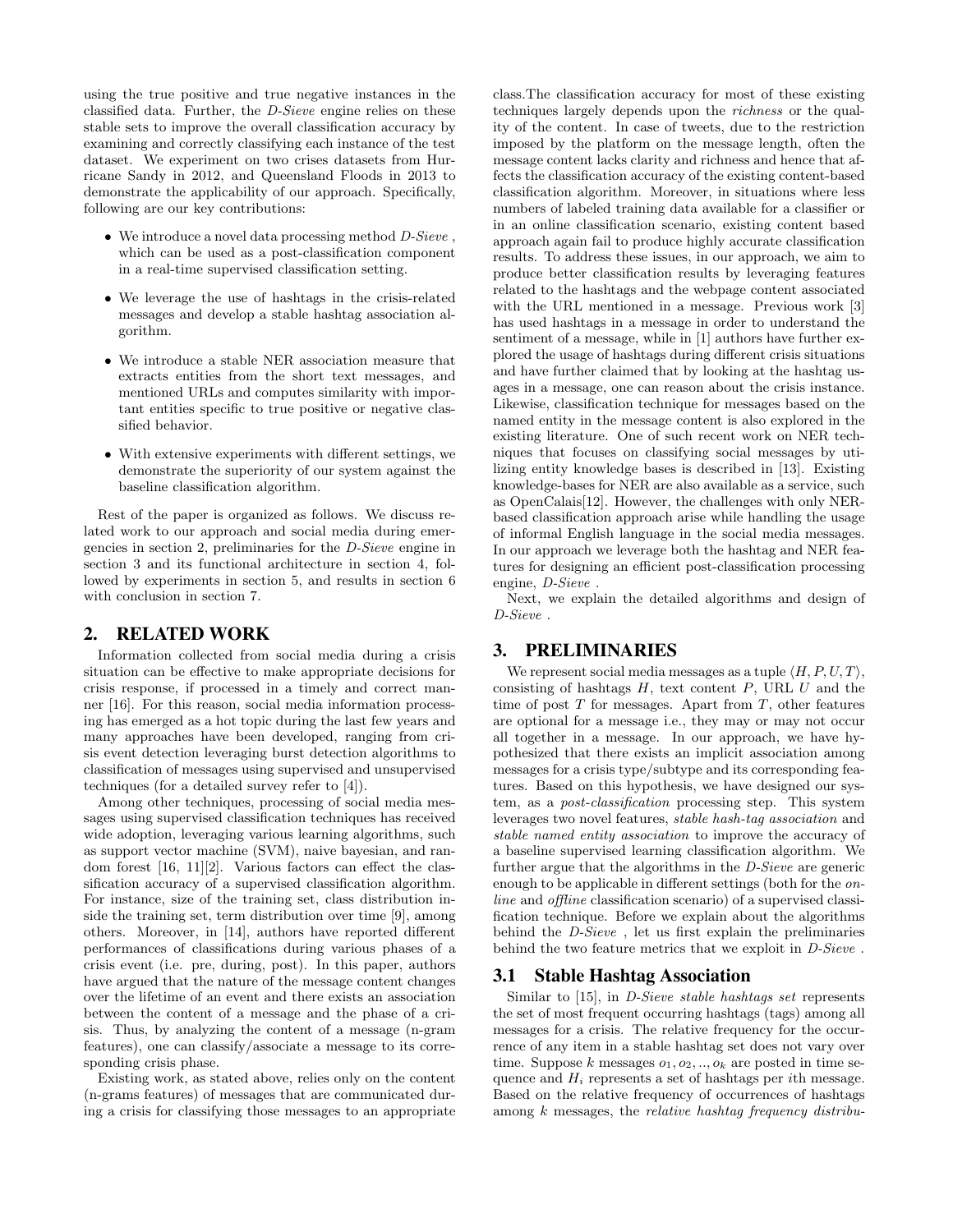tion or rfd is determined. Based on the moving average score of rfds  $F(H_i)$  for all tags H in the k message sequence, we define the stable rfd, which measures how stable is the tag assignments for a crisis over its k messages.

DEFINITION 1. Given a parameter  $\omega$ , such that  $2 \leq \omega \leq$  $(k-1)$ . The moving average score of the hashtags frequencies for a crisis instance, after it has received k messages, denoted by

$$
m(k,\omega) = \frac{1}{\omega} \sum_{j=k-\omega+2}^{k} s(F(j-1),F(j))
$$

where s is the cosine similarity between two consecutive rfds.

A set  $\phi$  contains all hashtags among the k messages for which the value of  $m(k, \omega)$  is greater than some predetermined threshold. We call  $\phi$ , as the stable hashtag set for the  $k$  messages. Given these priors, we define the hashtagbased stability metrics for an input message as follows.

DEFINITION 2. If  $\phi_{TP}$  and  $\phi_{TN}$  denote the sets of stable hashtags with respect to the true positive and true negative classes respectively for messages related to a crisis, then the stable hashtag association metric for an input message  $\langle H_i, P_i, U_i, T_i \rangle$  is denoted by  $V_H$ . Such that

$$
V_H = \frac{|(\phi_{TP} \setminus \phi_{TN}) \cap H_i| - |(\phi_{TN} \setminus \phi_{TP}) \cap H_i|}{|H_i|}, \text{ where } -1 \le V_H \le 1
$$

DEFINITION 3. If the value of  $V_H$  is found to be  $> 0$ , then the current input message is tagged as true positive, if  $V_H$  is found to be  $< 0$  then the current message is tagged as true negative, and if  $V_H = 0$ , we don't ascertain any class label to the current message based on its stable hashtag association metrics value.

#### 3.2 Stable Named Entity Association

Named entities in the content of a message provides the ability to interpret contextual meaning of a message, in contrast to merely processing word n-grams from the text as feature without understanding their meaning. We identify named entities in the text content P of each message in our corpus using existing knowledge base. In the design of D-Sieve , we have used OpenCalais [12] as our knowledge base for identifying entities. Further, we resolve URL  $U$  mentioned in the message and crawl its webpage. We identify entities in the title and content of the webpage also.

DEFINITION 4. Suppose,  $E_{TP}$  denotes a set of entities spotted in a message and any resolved URL content among all the messages belonging to the true positive class, and similarly,  $E_{TN}$  corresponding to the true negative class. Suppose  $I<sub>E</sub>$  denotes the set of entities that are extracted from the current message text as well as from the title and content of any existing URL in that. The stable named entity association metrics  $V_E$  is defined as follows:

$$
V_E = \frac{|(E_{TP} \setminus E_{TN}) \cap I_E| - |(E_{TN} \setminus E_{TP}) \cap I_E|}{|I_E|}, where -1 \le V_E \le 1
$$

DEFINITION 5. If the value of  $V_E$  is found to be  $> 0$ , then the current input message is tagged as true positive, if  $V_E$  is found to be  $< 0$  then the message is tagged as true negative, and if  $V_E = 0$ , we don't ascertain any class label to a message based on its value of stable named entity association metrics.



Figure 1: Functional architecture of *D-Sieve* 

#### 3.3 Weighted Aggregated Feature Score

DEFINITION 6. Finally, we calculate the weighted average of these two feature association metrics to get the final aggregated score  $S_C$  for a message.  $S_C$  for an input message is defined as follows:

$$
S_c = W_H.V_H + W_E.V_E, \text{ where } -1 \le S_c \le 1
$$

The features weights  $(W_H, W_E)$  are chosen to restrict the value of  $S_c$  to the range  $[-1, 1]$ . As a rule of thumb, in D-Sieve we set the values for  $W_H$  and  $W_E$  as 0.5.

DEFINITION 7. If the value of  $S_c$  is found to be  $> 0$ , then the current input message is tagged as true positive, if the  $S_c$  is found to be  $\lt 0$  then the message is tagged as true negative, and if  $S_c = 0$ , we don't ascertain any class label to the message.

#### 4. FUNCTIONAL ARCHITECTURE

D-Sieve uses the above two feature metrics for classifying messages, which otherwise would have misclassified by a machine-learning classifier. In other words, D-Sieve extracts features as explained in Section 3 from the true positive (TP) and true negative (TN) results of the classifier, and uses these features to correctly classify false positive (FP) and false negative (FN) results into true positive or true negative classes. Figure 1 depicts the core functional blocks for the D-Sieve .

The Online classifier classifies messages collected from social media data streams (e.g. Twitter streaming API) into one or more pre-defined classes with the help of a learned model. The output of the online classification step consists of the original message, classifier's predicted label/class for the message and the classifier's confidence. The confidence value conveys the confidence level of the classifier in predicting a label for the given input message.

Next, the data selector takes as input the result produced by the classifier and a configuration file that consists of selection threshold parameters. Selection threshold parameters contain both the upper bound (UB) and the lower bound (LB) for the classification confidence values, which are consulted by the data selector module to decide whether classifier results should be used for the feature extraction or for further label determination by D-Sieve algorithms. Data points (both TP and TN results) for which the classification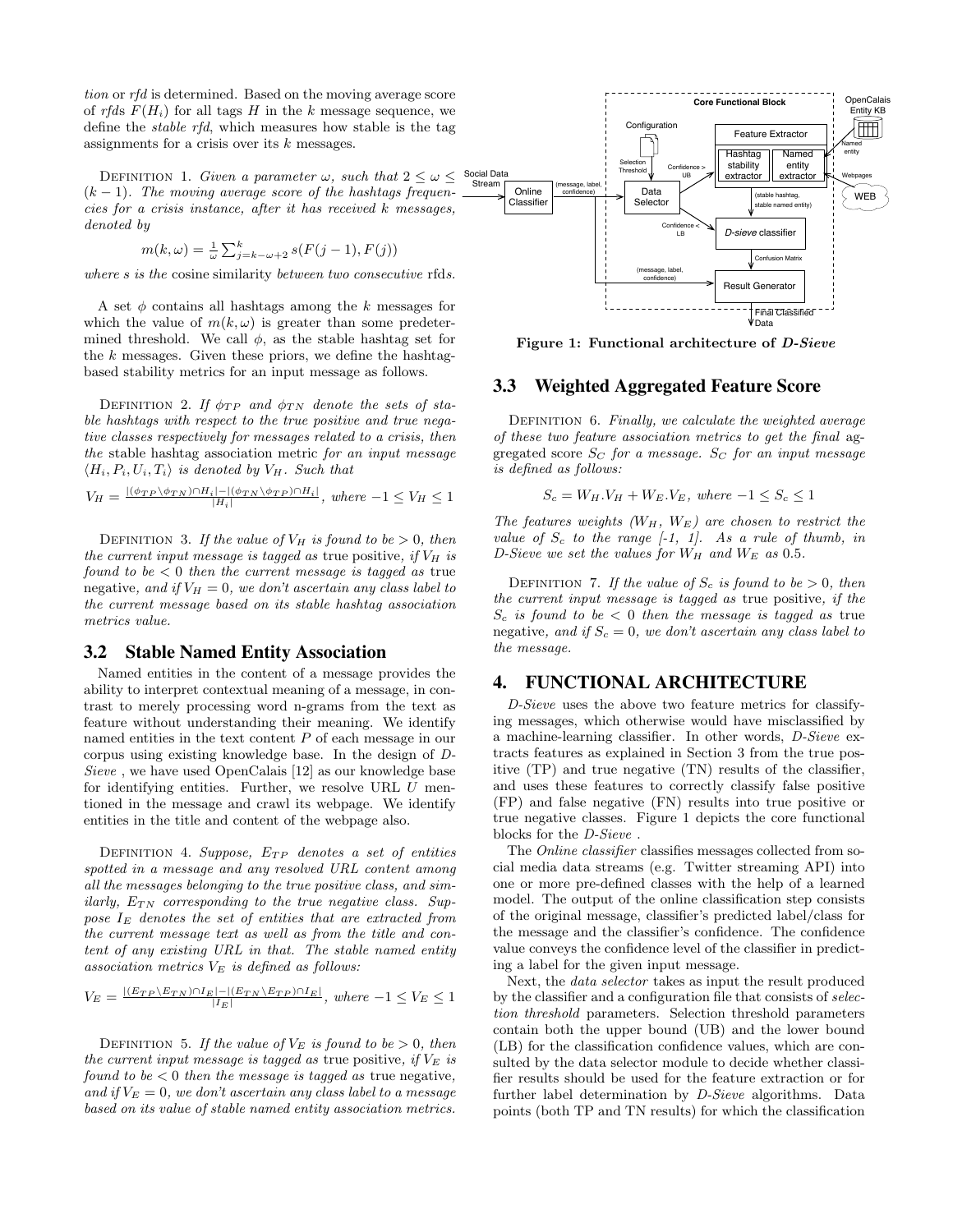

Figure 2: Distributions of labels among 10k sample tweets

confidence values are greater than the value of UB selection threshold, are considered as an input for the feature extractor module. D-Sieve considers data points (FP, FN, TP and TN with classification confidence < LB) having confidence value less than the LB selection threshold, as the candidate set for improving classification accuracy.

The feature extractor determines the stable hashtag set and the stable named entity set (using the external knowledge base OpenCalais) from the TP and TN data points. D-sieve classifier takes both the stable hashtag set, and the stable named entity set, using which it processes the data points in the candidate set for improvement and calculates the corresponding feature metrics as shown in the Section 3. Based on the weighted aggregated scores, a suitable classification label is assigned to an input message of the candidate set. Finally, result generator aggregates the new labels produced by the D-Sieve classifier with the old one and produces the final classification result.

#### 5. EXPERIMENTAL SETUP

Although, algorithms in the D-Sieve are agnostic to underlying social media platform, due to unavailability of labeled data set from other social media platforms, in this paper we have experimented with datasets from Twitter.

We use CrisisLexT6 [10] dataset collected during two different crises. The first dataset corresponds to the tweets collected using keywords (hurricane, hurricane sandy, frankenstorm, #sandy) during the Hurricane Sandy in 2012. The second dataset corresponds to the tweets collected using keywords (#qldflood, #bigwet, queensland flood, australia flood) during the QueensLand Floods in Australia in 2013.

Each dataset contains 10k labeled tweets, which were selected uniformly at random from the raw tweets collections. Labeling is performed using the Crowdflower crowdsoucing platform, where crowd workers were asked to examine each tweet message and to determine whether a tweet is on-topic or off-topic. Figure 2 shows the distribution of labels in both datasets.

#### 5.1 Supervised classification

Although the algorithms in the D-Sieve are well applicable to both online and offline classification settings, for the purpose of our experiments, we chose online supervised classification setting.

In order to mimic an online setting, we divided a labeled crisis dataset into two sets having 5k tweet messages in each. We trained a classifier using 80% as training and 20% as test set from the first set of 5k labeled messages. We use InfoGain with Ranker algorithm to select top 800 content based features (uni-gram and bi-gram), and used the Random Forest [7] as our classification algorithm to learn the

best-fit models. The AUC score for Sandy is 78% and 83% for Queensland. The choice of our classification algorithm is influenced by its best performance in various classification task in crisis domain in the past [11, 6].

Further, the trained model is used to classify the second set of tweet messages (i.e. the remaining 5k tweets) for each crisis dataset. Like real-time online streaming setting, each tweet from the second set is processed one-by-one through the corresponding classifier (trained on the first set) to obtain a label (on-topic or off-topic) with a confidence score.

## 5.2 Configuration settings for the D-Sieve

In our experimentation setup, the following configuration parameter settings have produced the optimal results when tested against both the dataset. We describe them below:

Upper and lower bound for classifier's confidence are set to select the best representative subset of the dataset that are used for the feature extraction and for the re-labeling purposes via the proposed approach. Based on our observation on the online classifier's output for both the crises datsets, we have fixed the upper bound for the confidence interval as 80% and the lower bound as 70%. Messages (true positives as well as true negatives) for which the classifier confidence is more than 80% are considered for extracting the stable hashtag and named entity association features, while the other subset of the messages (true positives or true negatives with confidence less than 70% and false negatives or false positives) are subjected to the re-labeling process by the D-Sieve classification algorithm.

Cosine similarity threshold for hashtag stability is set to select the most stable and representative subset of hashtags among the true positive and true negative dataset used by the D-Sieve during feature extraction. In our settings, we have found that the optimal sets of stable hashtags (containing 24 (0) for Sandy, and 21 (7) for Queensland in the true positive (negative) set respectively) are retrieved from the input messages, when the correlation co-efficient are set to 0.997 and 0.752 for true positive and true negative sets respectively, for both the crisis datasets.

Threshold for feature scores; as mentioned in the Section 3, the threshold for the feature scores  $(V_H$  and  $V_E$  respectively) are set to 0. That is, if they are found to be  $> 0$ , then the current input message is tagged as true positive, if the  $S_c$  is found to be  $\lt 0$  then the message is tagged as *true* negative, and if it is 0, then the D-Sieve does not ascertain any class label to the message.

## 6. RESULTS

Among the selected subset of 5k tweet messages for each of the crisis dataset, the part of data that satisfies the upper and lower bound of classification constraints is found to be only 68% and 70% of the 5k tweets for Sandy and Queensland datasets, respectively. From the selected subset of the data, we have chosen the TP and TN class samples having the classification confidence value  $> 80\%$  to extract the stable hashtag and stable named entity sets. Based on the extracted features we process each of the message in the candidate set for improvement i.e., TP and TN classes having classification confidence < 70% and also the FP and FN classes.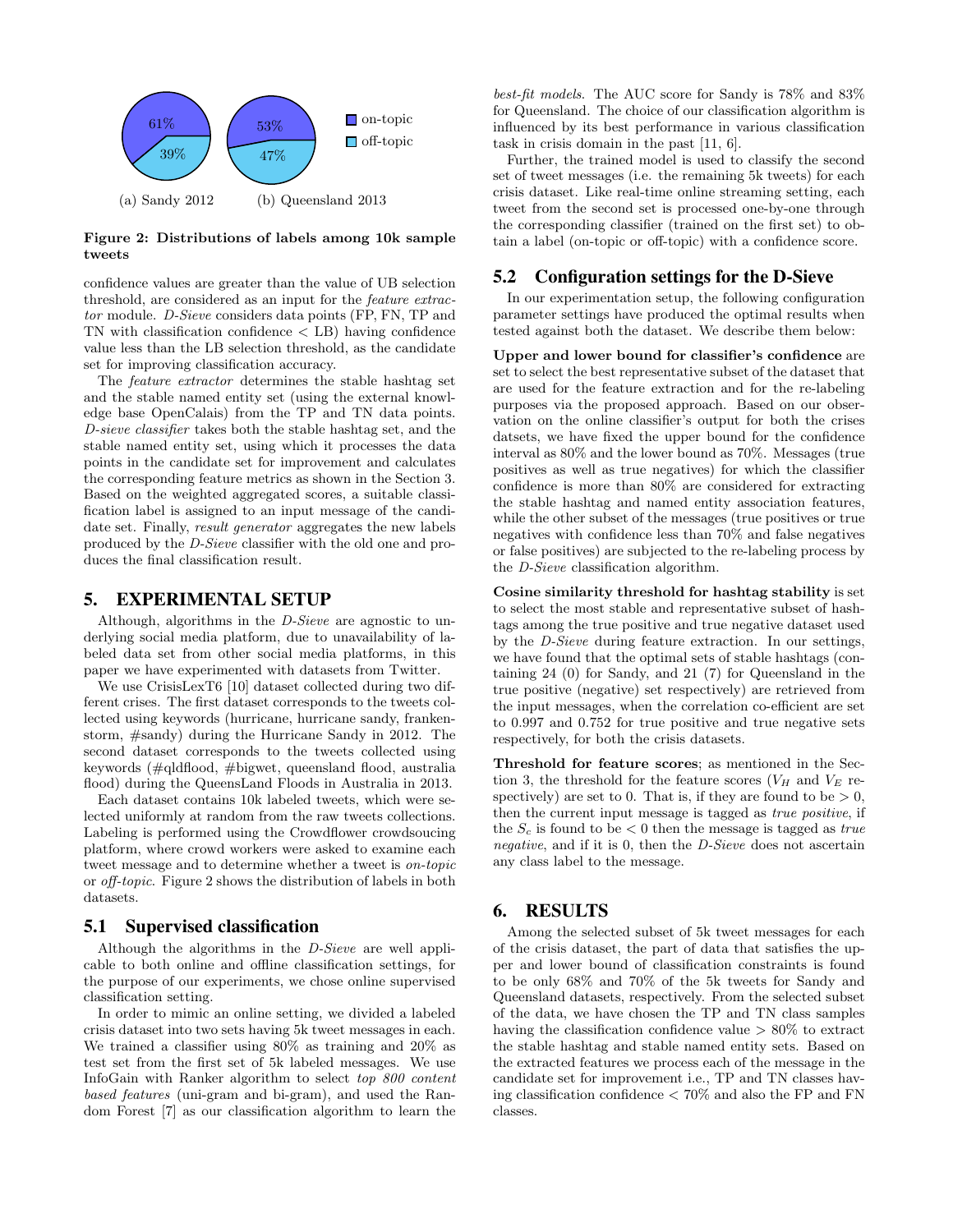

Figure 3: Confusion matrices with different experiment settings



Figure 4: Classification results with and without D-Sieve algorithms

Figure 3 shows the confusion matrices derived from the results of the classifications without and with the *D-Sieve* algorithm. It is quite evident from the figure that both the features that we use in the D-Sieve are proven to be quite useful in finding out the TP class samples from the FN classified messages. However, it is to be noted that due to the sparsity of hashtags and URLs among the data along with lack of TN classes in our candidate improvement set, we could not establish the value of our algorithms in determining the TN class from the FP classified samples (especially for the Sandy dataset). The reason behind the exceptionally good results of our algorithm for the Queensland dataset are the uniform distribution of hashtags and URL among tweets, which helped D-Sieve algorithm to determine the true classes for the candidate test set based on their features. It is also to be noted that the reason behind the consistent superior quality results of classification with stable named entity association feature is due to the fact that with enhanced content (tweet message content + webpage content corresponding to the URL in the message), the classifiers can derive a profound semantically relevant entities for associations present in tweet messages, and thus can classify content with higher precision.

Figure 4 shows the accuracy results of classification algorithms with and without the D-Sieve . In the Figure we use the abbreviations OC, OC+HT, OC+NE, OC++ to indicate online classification, online classification with stable hashtag association, online classification with stable named entity association and online classification with weighted aggregate of both stable hashtag and named entity feature association, respectively. It is to be noted that in our experiments we have used the "best-in-class" classifier (cf. Section 5.1), which has produced classification result with over 96% and 99% precisions for the subset of our dataset from the Sandy and Queensland datasets respectively, the accuracy improvements for precisions are not evident from the result.